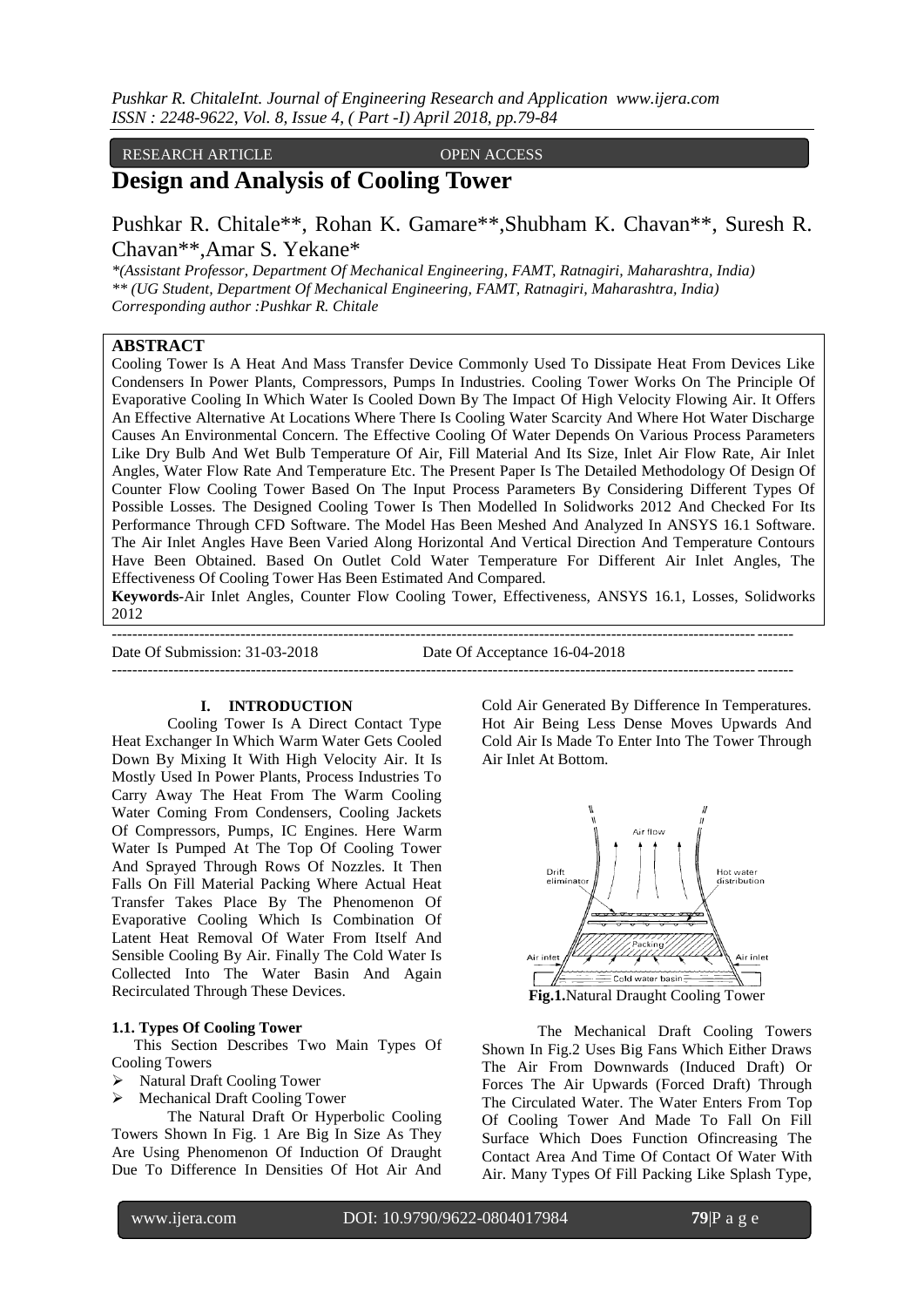Film Type Are Used Which Plays An Important Role In Entire Performance Of Cooling Tower.



Fig.2. Mechanical Draught Cooling Tower

1.1.1. Types Of Mechanical Draft Cooling Tower

- Induced Or Forced Draft Counter Flow
- **Induced Or Forced Draft Cross Flow**

#### 1.2. Components Of Cooling Tower

The Basic Components Of Cooling Towers Are Packing, Louvers, Water Inlet, Nozzles, Cooling Tower Basin, Fans, Drift Eliminators, The Frame And Casing.

#### 1.3. Cooling Tower Terminology

Air Flow: Total Quantity Of Air Along With Water Vapour Flowing Through The Tower.

Recirculation: The Proportion Of Air From Outlet Which Reenters The Tower.

Heat Load (Or Cooling Load): Rate Of Heat Removal From The Water Flowing Through The Tower Expressed In KW.

Dry Bulb Temperature: Temperature Of Air Measured Under Atmospheric Conditions.

Wet Bulb Temperature: The Temperature In Degree Celsius To Which Air Can Be Cooled, Making It Adiabatic To Saturation By The Addition Of Water Vapour. In Practical Terms, The Wet Bulb Temperature Is The Temperature Indicated By A Thermometer, The Bulb Of Which Is Kept Moist By A Wick And Over Which Air Is Circulated.

Range dnA telnI neewteB ecnereffiD laciremuN ehT: retaW fO erutarepmeT teltuO.

Approach: The Difference In Temperature (Degree Celsius) Of The Cold Water Leaving The Tower And Wet Bulb Temperature Of Ambient Air.

Basin: The Area At The Bottom Of The Tower For Collecting Cold Water. Cross Flow Towers Have A Hot Water Distribution Basin At The Top And In Some Cases, A Water Basin Between The Top And Bottom Basin.

Cooling Tower Effectiveness (In Percentage): It Is The Ratio Of Range, To The Ideal Range, I.E., Difference Between Cooling Water Inlet

Temperature And Ambient Wet Bulb Temperature, Or In Other Words It Is = Range / (Range + Approach).

Cycles Of Concentration (C.O.C): It Is The Ratio Of Dissolved Solids In Circulating Water To The Dissolved Solids In Makeup Water.

## **II. LITERATURE REVIEW**

Ronak Shah, Trupti Rathor<sup>[1]</sup> Had Done Thermal Design Of Industrial Cooling Tower And Determined The Complete Performance Parameters With Given Inlet And Outlet Conditions And Possible Losses. Considering Several They Investigated That Cooling Tower Performance Increases With Increasing Air Flow Rate And Cooling Tower Characteristic Decreases With Increase In Water To Air Mass Ratio.

Pushpa B. S, Vasant Vaze, P. T. Nimbalkar<sup>[2]</sup> Have Evaluated Performance Of Cooling Tower In Thermal Power Plant By Varying Water Inlet Temperature, Air Inlet Temperature And Mass Flow Rate Of Water. They Found That Efficiency Of Cooling Tower Increases By Increasing Water Inlet Temp, Air Inlet Temperature And Decreases By Increasing Mass Flow Rate.

S. Parimala Murugaveni, P. Mohamed Shameer[3] In Their Research Have Analyzed A Forced Draft Cooling Tower By Varying Air Inlet Parameters And By Varying Air Inlet Angles In Horizontal And Vertical Direction And Both. The Cooling Tower Model Has Been Prepared In Solid Works 2013 And It Has Been Meshed Using ICEM CFD 14.5 Software And Meshed Models Have Been Analyzed Using FLUENT Software. On The Basis Of Temperature Contours Obtained, They Found That Outlet Temperature Of Water Increases As The Air Inlet Angle Increases Which Will Lead To Decrease In Effectiveness.

Manoj Kumar Chopra, Rahul Kumar[4] In Their Research Carried Out The CFD Analysis On A Counter Flow Cooling Tower Reference Model. The Model Has Been Prepared In Creo And Meshed And Analyzed Through ANSYS 12.1. The Analysis Is Carried Out By Simultaneous Varying Of Three Parameter Inlet Water Flow Rate, Inlet Air Rate And Fills Porosity And Applied Taguchi Method To Carry Out The Optimization. They Investigated That Cooling Tower Gives Best Performance At Lower Mass Flow Rate Of Water, High Mass Flow Rate Of Air And Fill Porosity Of 50%.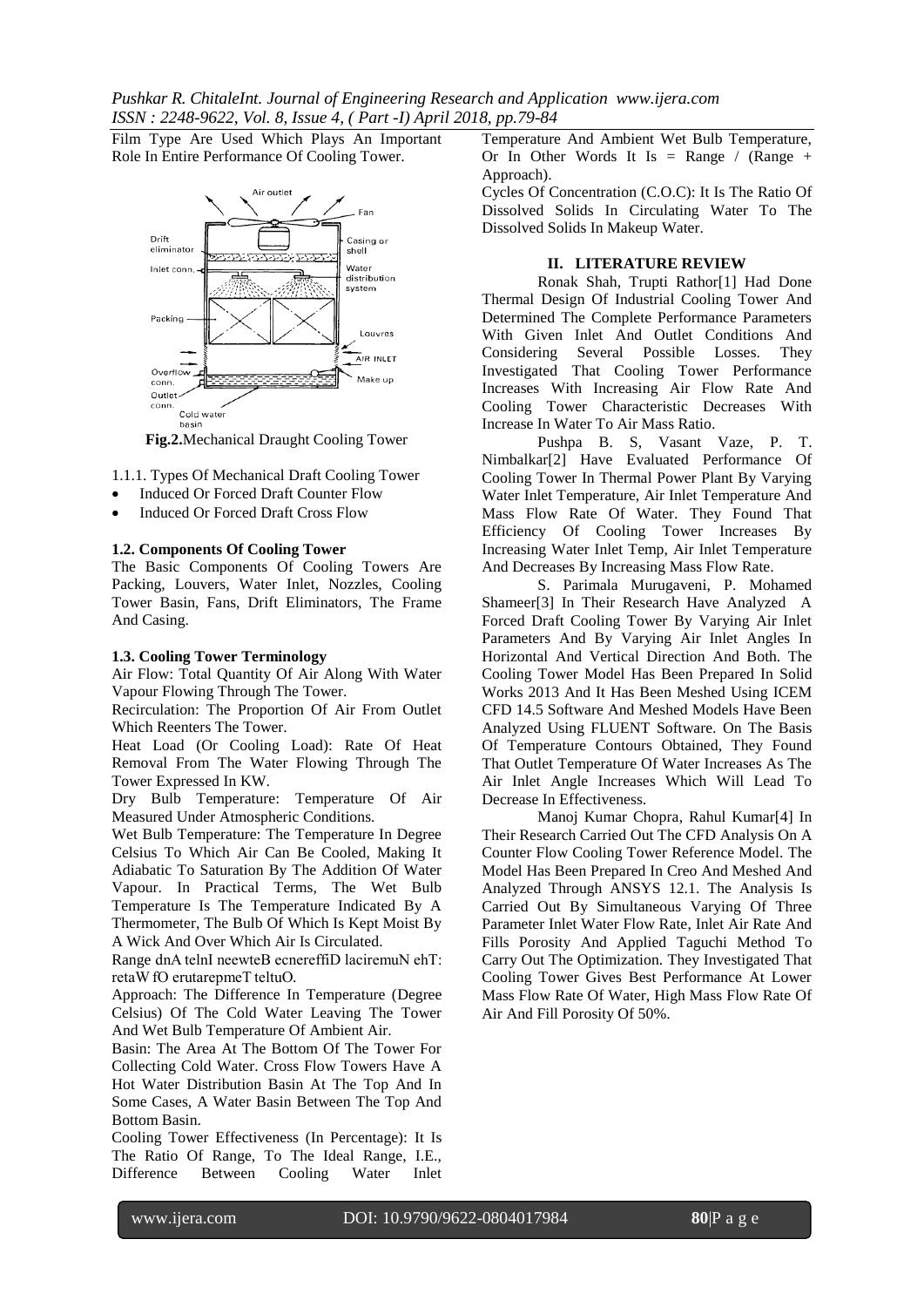*Pushkar R. ChitaleInt. Journal of Engineering Research and Application www.ijera.com ISSN : 2248-9622, Vol. 8, Issue 4, ( Part -I) April 2018, pp.79-84*

| <b>Table 1. Technical Specifications</b> |                           |  |  |  |
|------------------------------------------|---------------------------|--|--|--|
| Volume Of Circulating Water<br>(V)       | 320 $\frac{m^3}{2}$<br>hr |  |  |  |
| Inlet Temperature Of Water $(T_1)$       | $30^{\circ}$ C            |  |  |  |
| Outlet Temperature Of Water<br>$(T_2)$   | $25^{\circ}$ C            |  |  |  |
| Wet Bulb Temperature (WBT)               | $22^{\circ}C$             |  |  |  |
| Inlet Temperature Of Air $(T_{a1})$      | $25^{\circ}$ C            |  |  |  |
| Outlet Temperature Of Air $(T_{a2})$     | $28^{\circ}$ C            |  |  |  |
| Design Relative Humidity (Ø)             | 80%                       |  |  |  |
| <b>Allowable Evaporating Losses</b>      | 1.44%                     |  |  |  |

# **III. DESIGN OF COOLING TOWER**

| Table 2. Data From Psychometric Chart And Steam |
|-------------------------------------------------|
| Table                                           |

| Enthalpy Of Air At Inlet<br>Temperature $(H_{a1})$         | 65 $\frac{k_j}{kg}$          |
|------------------------------------------------------------|------------------------------|
| Enthalpy Of Air At Outlet<br>Temperature $(H_{a2})$        | $75 \frac{kJ}{kg}$           |
| Specific Humidity Of Air At<br>Inlet Temperature $(W_1)$   | 0.016<br>k a<br>kgofdryair   |
| Specific Humidity Of Air At<br>Outlet Temperature $(W_2)$  | 0.019<br>kg<br>kgofdryair    |
| Specific Volume Of Air At<br>Inlet Temperature $(V_{s1})$  | 0.8605 $\frac{m^3}{ka}$      |
| Specific Volume Of Air At<br>Outlet Temperature $(V_{s2})$ | $0.88 \frac{m^3}{ka}$        |
| Enthalpy of water at outlet<br>temperature $(H_{s1})$      | $125.8 \frac{kj}{kg}$        |
| Enthalpy of water at inlet<br>temperature $(H_{s2})$       | 104.9 $\frac{Rf}{k\epsilon}$ |

## **3.1. Thermal Design Calculations**

**Cooling Tower Approach (CTA)**  $CTA = T_2 - WBT$  $=25 - 22$  $CTA = 3°C$ **Cooling Tower Range (CTR)**  $CTR = T_1 - T_2$  $= 30 - 25$  $CTR = 5^{\circ}C$ **Mass Of Water Circulated In Cooling Tower**  $M_{w1}$  Volume Of Circulating Water X Mass Density Of Water,  $= 320 X 1000$  $M_{w1} = 320000 \text{ Kg/Hr}$ **Heat Loss By Water (HL)**  $HL = M_{w1}X C_{pw}X (T_1 - T_2)$  $= 320000 \text{ X } 4.186 \text{ X } (30 - 25)$ HL= 6699200 Kj /Hr

**Volume Of Air Required (V)**  $V = (HL X V_{s1}) / [(H_{a2} - H_{a1}) - (W_{2} - W_{1}) X C_{pw} Xt_{2}]$  $= (6699200 \text{ X } 0.865) / [(76-65) (0.019 - 0.016)$  X 4.186 X 25]  $V = 663887.582 M<sup>3</sup> / Hr$ **Mass Of Air Required (Ma)** Ma= Volume Of Air Required / Specific Volume Of Air At Inlet Temperature  $= V / V_{s1}$  $= 663887.582/0.8605$ Ma= 795729.62 Kg/Hr **Quantity Of Make-Up Water (Mmake-Up)**  $\mathbf{M}_{make\text{-}Up} = (\mathbf{V} \ \mathbf{X} \ (\mathbf{W}_2\text{-}\mathbf{W}_1)) \ / \ \mathbf{V}_{s2}$  $= (663887.582 \text{ X } (0.0186 - 0.0162)) / 0.88$ Taking Evaporative Loss In Consideration,  $M_{make-Up = 1814.73 X [1 + (1.44 / 100)]$  $= 1840.86$  Kg/Hr  $M_{make-Up} = 30.68$  Kg/Min **Effectiveness Of Cooling Tower (€)**  $\epsilon = \frac{range}{range +approx}$  $= 5/8 = 0.625$  $\epsilon$ = 62.5 % 3.1.1. Estimation Of Different Types Of Losses In Cooling Tower **Drift Losses (DL)** Taking Drift Losses As0.20% Of Circulating Water,  $DL = 0.20 X M_{w1}/100$  $= 0.20$  X 320000 / 100  $DL = 640$  Kg /Hr **Windage Losses (WL)** Taking Windage Losses As 0.5% Of Circulating Water,  $WL = 0.005 X M_{w1}$  $= 0.005$  X 320000 WL = 1600 Kg /Hr **Evaporation Losses (EL)** Taking Evaporation Losses As 1% Of Circulating Water Per 10°F Of Cooling Range.  $EL = (0.01 \text{ X} \text{ M}_{w1} \text{X} \text{ Range})/10$  $= 0.001$  X 320000 X (86 - 77) EL= 2880 Kg /Hr **Blow Down Losses (BL)** Number Of Cycles Required Is Given By, Cycles Of Concentration  $(C.O.C) = XC / XM$ XC = Concentration Of Solids In Circulating Water, XM = Concentration Of Solids In Make-Up Water Water Balance Equation For Cooling Tower Is,  $M = WL + EL + DL$  $= 1600 + 2880 + 640$  $M = 5120$  Kg/Hr  $XC / XM = M / (M - EL)$  $= 5120 / (5120 - 2880)$  $C. O.C. = 2.2857$ So, Blow Down Loss (BL)  $BL = EL / (C.O.C - 1)$  $= 2880 / (2.2857 - 1)$ BL= 2240.02 Kg /Hr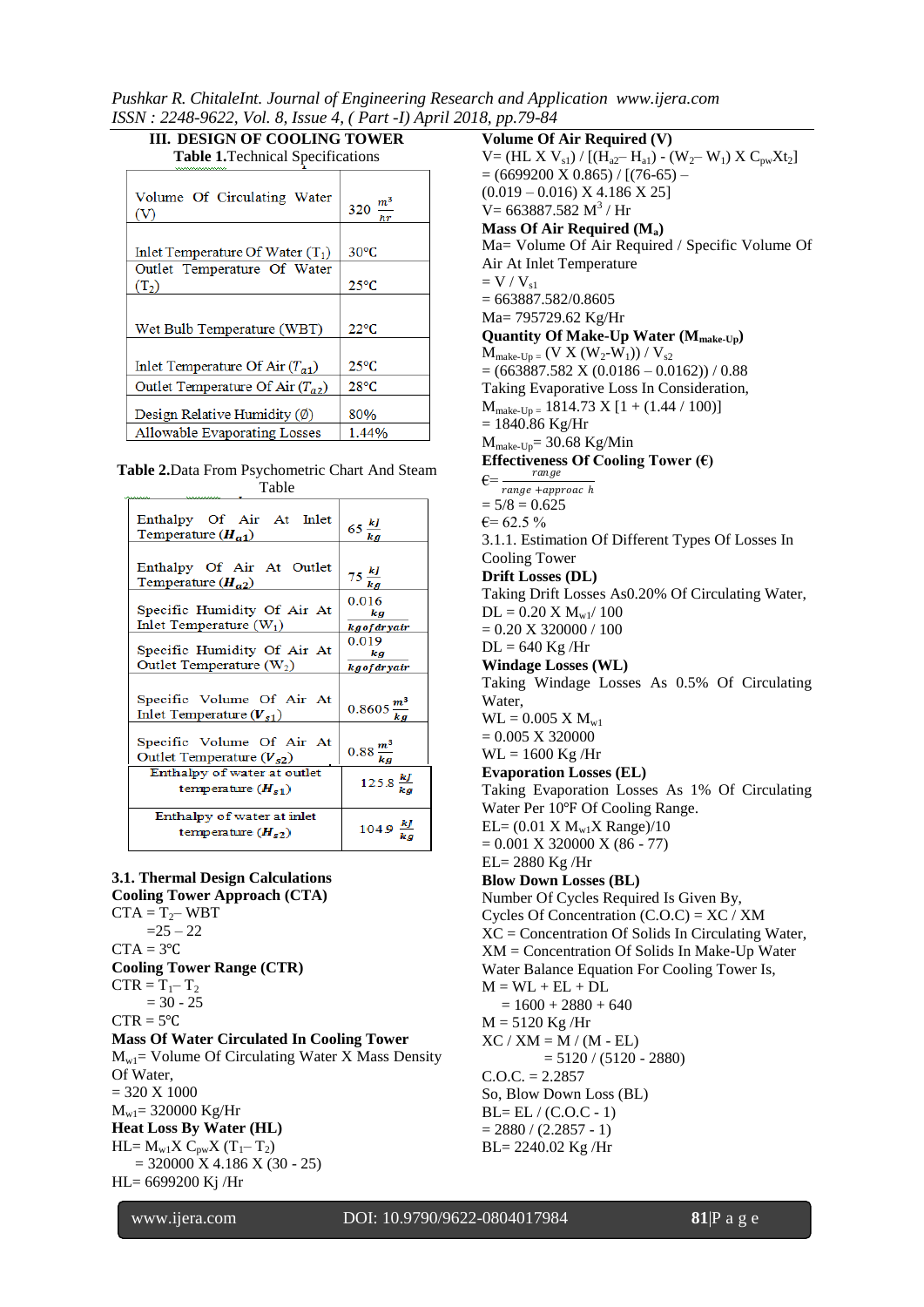*Pushkar R. ChitaleInt. Journal of Engineering Research and Application www.ijera.com ISSN : 2248-9622, Vol. 8, Issue 4, ( Part -I) April 2018, pp.79-84*

**3.2. Structural Design Calculations**

3.2.1. Cooling Tower Characteristics Outlet Air Temperature (Assumed) =  $27.5^{\circ}C = 28^{\circ}C$ Relative Humidity =  $\varnothing$  = 80%

Hsa= Enthalpy Of Saturated Air At Water Temperature.

 $H_a$  = Enthalpy Of Moist Air At That Temperature And Humidity

| <b>1 aprovementation</b> 1 or $\mathbf{H}_{\text{sa}}$<br>$\mathbf{11}_2$ |                     |                  |                  |                |  |  |
|---------------------------------------------------------------------------|---------------------|------------------|------------------|----------------|--|--|
| т<br>°C                                                                   | $H_{as}$<br>(KJ/Kg) | $H_a$<br>(Kj/Kg) | $H_{sa} - H_{a}$ | $(Hsa - Ha)-1$ |  |  |
| 25                                                                        | 76.5                | 65.5             | 11               | 0.0909         |  |  |
| 26                                                                        | 81                  | 69.5             | 11.5             | 0.08696        |  |  |
| 27                                                                        | 85                  | 73               | 12               | 0.08333        |  |  |
| 28                                                                        | 90                  | 77.5             | 12.5             | 0.08           |  |  |
| 29                                                                        | 95                  | 80               | 15               | 0.0667         |  |  |
| 30                                                                        | 99.5                | 85               | 14.5             | 0.06897        |  |  |

**Table 3.**Calculation For  $(H_{sa}-H_a)^{-1}$ 

Cooling Tower Characteristic Equation Can Be Given As,

 $\left(\frac{K_a X \bar{V}}{\tau}\right)$  $\frac{K V}{L}$ )<sub>Calc</sub> = R X (1 / ( H<sub>sa</sub>– H<sub>a</sub>))<sub>Avg</sub> Where, K = Mass Transfer Coefficient  $\left(\frac{Kg}{hr.m^2}\right)$  $A =$ Constant Area ( $M<sup>2</sup>$ )  $V =$  Active Cooling Volume  $(M^3)$  $\overline{L} =$  Loading Factor (Kg<sub>water</sub> / Sec-M<sup>2</sup><sub>water</sub>)  $(H_{sa}-H_a)^{-1}$ <sub>avg =</sub> 0.07948  $(\frac{K_a X \overline{V}}{L_{\circ}})_{\text{Calc}} = 5 \times 0.07948$  $X_a$  X  $\bar{V}$  $\overline{L}$  $)_{Calc} = 0.3974$ K $\boldsymbol{_{g_{water}}}$ 

3.2.2. Determination Of Loading Factor 
$$
(\bar{L})
$$



**Fig.3.**Loading Factor Vs Water Inlet Temperature From Graph,  $\overline{L}$  = 3.55 Litres / Seconds / M<sup>2</sup> 3.2.3. Determination Of Tower Dimension

 $Z = \left(\frac{K_a X \ \overline{V}}{L}\right)_{\text{Calc}} X \frac{L}{K_a}$ Where,  $Z =$  Height Of Tower (M)  $B = Base Area (M<sup>2</sup>)$  $V_f$ = Fill Volume ( $M^3$ )

#### Considering,  $K_aAs$  100 Pound Air/Hr X  $F_{fall}^3$ (Standard)  $K_a = 0.47$  Kg<sub>air</sub> / Sec-M<sup>3</sup>  $\overline{L} = 3.55$  Litres / Sec-M<sup>2</sup>  $= 3.55 \times 10^{-3} \text{ M}^3$ <sub>water</sub> / Sec – M<sup>2</sup><sub>b</sub>  $\overline{L} = 3.55 \text{ Kg}_{\text{water}} / \text{ Sec-M}^2_{\text{water}}$ So,

 $Z = (0.3974 \text{ X } 3.55) / 0.47$  $Z = 3$  M .....(Fill Height) Now, Volume Of Fill = Base X Z

$$
B = \frac{L}{L} = \frac{88.89}{3.55} \frac{\frac{Kg_{water}}{sec}}{Kg_{\frac{water}{sec} - m^2}}
$$

 $B = 25.05 M$ 

Square Shape Tower Dimensions Are {5m X  $5m$ <sub>Approx</sub>

fill Volume =  $25.050$  X 3  $V_f$  = 75.15  $M^3$ 

#### **IV. ANALYSIS OF COOLING TOWER 4.1. Modelling Of Cooling Tower**

Based On The Obtained Specifications (Size And Dimensions), The Cooling Tower Model Has Been Prepared In Solidworks 2012 3D Modelling Software.

Here The Same Cooling Tower Has Been Assembled In 3 Ways By Varying The Air Inlet Pipe Angles As 0*°*, 30*°* About Both Horizontal And Vertical Axis Without Changing Any Other Parameter Of Model. Total 3 Cooling Tower Models Have Been Modelled As Shown In Figures Below,



**Fig.4.**Isometric View Of Cooling Tower Model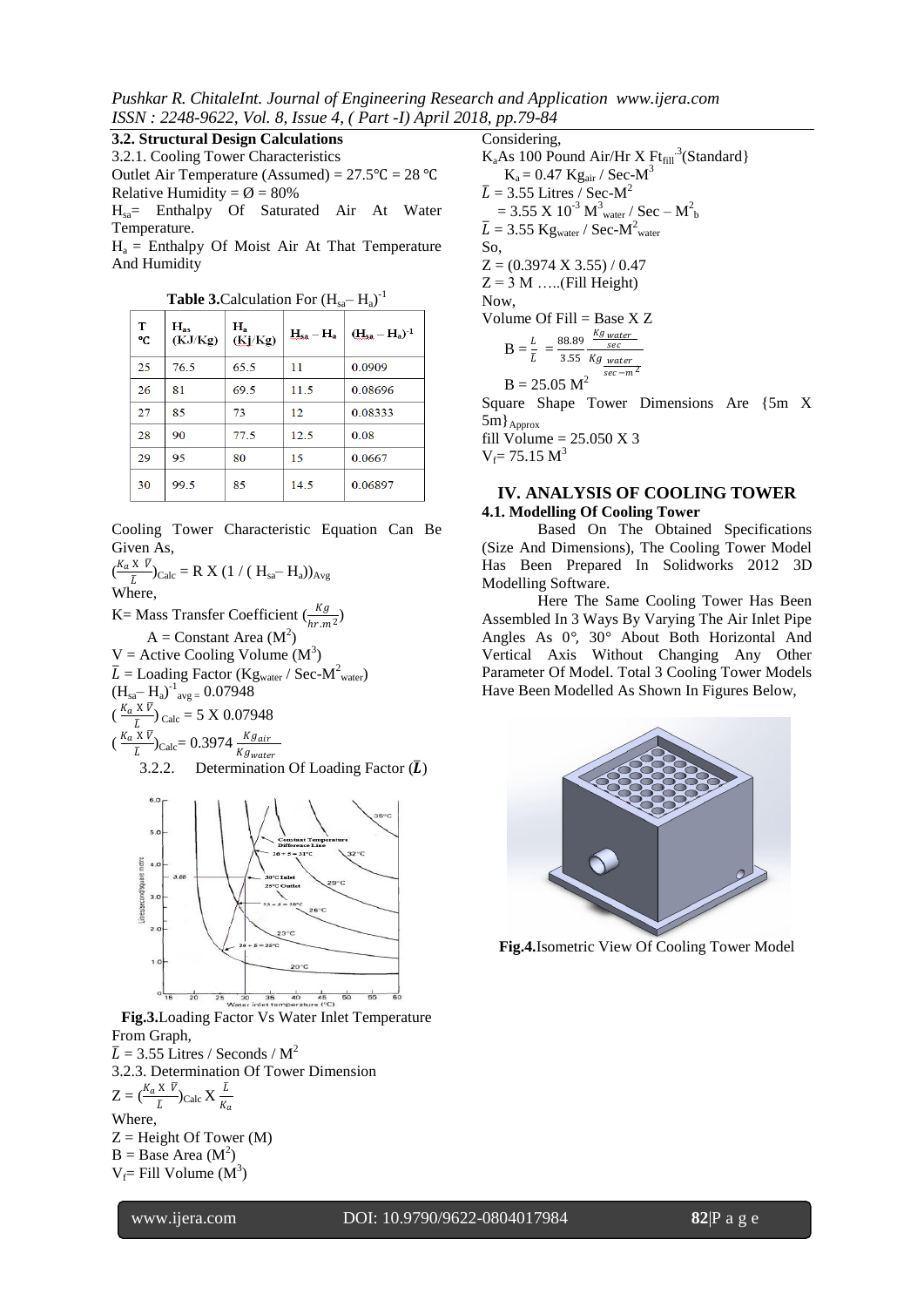*Pushkar R. ChitaleInt. Journal of Engineering Research and Application www.ijera.com ISSN : 2248-9622, Vol. 8, Issue 4, ( Part -I) April 2018, pp.79-84*



**Fig.5.**Air Inlet Pipe At 0*°*- Cooing Tower Model



**Fig.6.**Air Inlet Pipe At 30*°* Inclined Horizontally-Cooing Tower Model



**Fig.7.**Air Inlet Pipe At 30*°* Inclined Vertically - Cooing Tower Model

## **4.2. CFD pre-Processing**

The Cooling Tower Models Have Been Imported As The Geometries Into IGES (Initial Graphics Exchange Specification) Format. Then These Models Are Meshed And CFD Analysis Is Carried Out Using ANSYS 16.1 By Applying The Appropriate Boundary Conditions.



**Fig.8**.Meshed Model Of Cooling Tower

Boundary Conditions Applied Inlet Temperature Of Hot Water  $= 303K$ <br>Mass Flow Rate Of Water  $= 89$  Kg/S Mass Flow Rate Of Water Inlet Mass Flow Rate Of Air =  $221.04$  Kg/S Inlet Air Pressure  $= 1.013$  Bar Inlet Wet Bulb Temperature Of Air= 295K Fills Porosity  $= 50\%$ 

#### **4.3. Analysed Cooling Tower Models**

The Imported Cooling Tower Models Are Solved By Applying Boundary Conditions, The Solutions Have Been Initialized And Temperature Contours Have Been Obtained. The Analysed Cooling Tower Models Are Shown:



**Fig.9.** Temperature Contours- Air Inlet Pipe At 0*°*

**Case 2**. Air Inlet Pipe At 30*°*Inclined Horizontally



**Fig.10.** Temperature Contours- Air Inlet Pipe At 30*°* Horizontally Inclined